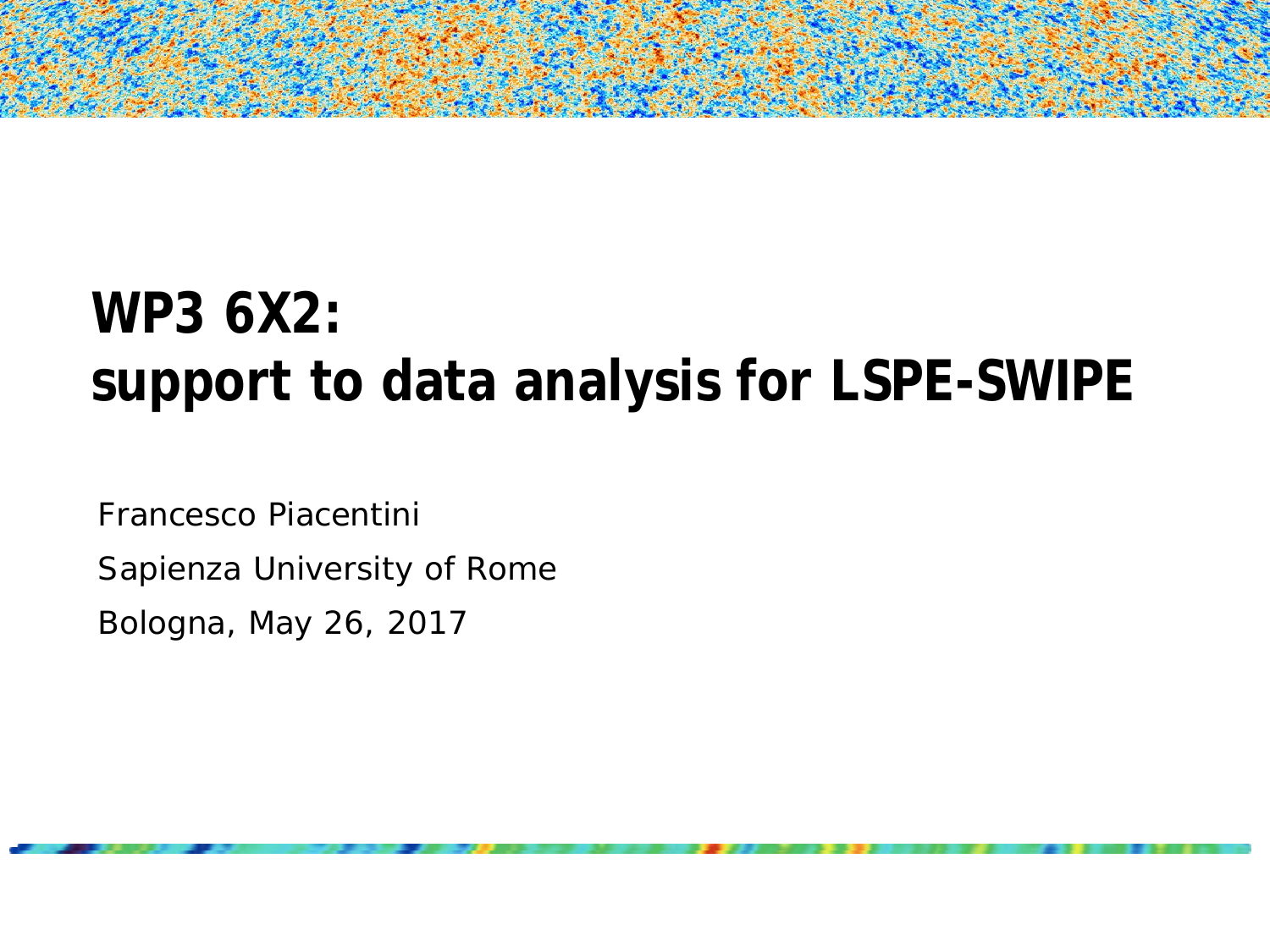# **WP objectives (from the proposal)**

- Prepare **quantitative simulations** of SWIPE datasets including:
	- **propraingled scan strategy**
	- **Example 25 Service Streets**
- Data analysis pipeline development:
	- n Coordinate
	- n Contribute
	- $\Box$  Test the performance of the pipeline by means of simulated datasets
	- Devise strategies to mitigate systematics.
- **Perform the LSPE SWIPE data analysis**
- **Tasks RA1:**
	- **Instrument model development**
	- **Simulations development**



F. Piacentini – WP3 6X2 LSPE-SWIPE analysis – Bologna May 26, 2017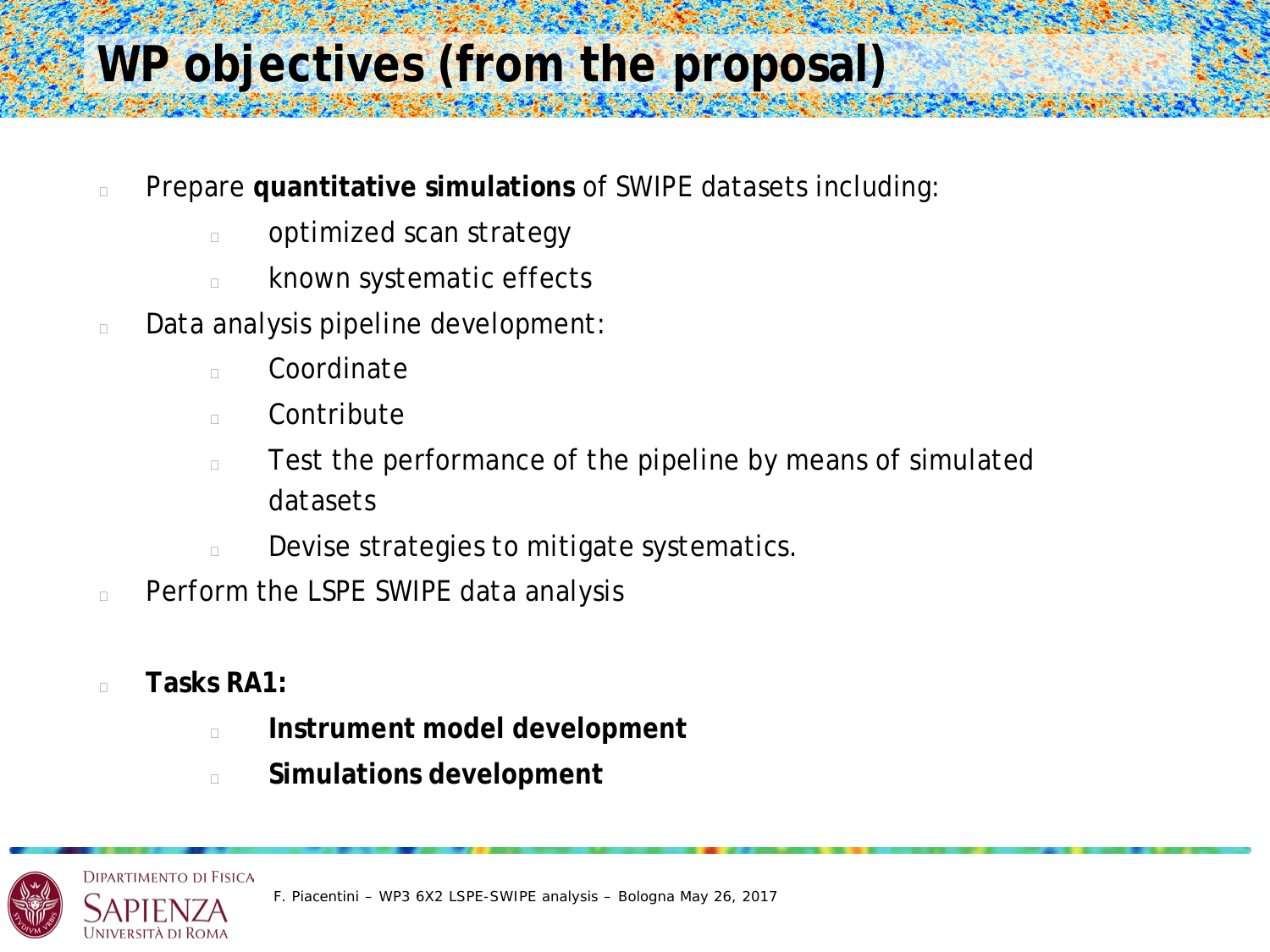## **WP Participants**

- **Detail Univ Romal** 
	- F. Piacentini, P. de Bernardis, S. Masi, L. Lamagna, E. Battistelli, A. Paiella (Post-Doc), F. Columbro (PhD)
- $\Box$  Univ Roma2
	- G. De Gasperis, A. Buzzelli (PhD)
- **Detail Univ Ferrara** 
	- P. Natoli, A. Polastri, D. Molinari, M. Lattanzi
- **IASF-BO** 
	- **E A.** Gruppuso
- Univ Pisa
	- G. Signorelli, D. Vaccaro, F. Cei
- **External:** 
	- L. Pagano (IAS Orsay), G. Polenta (ASI), M. Migliaccio (ASI)

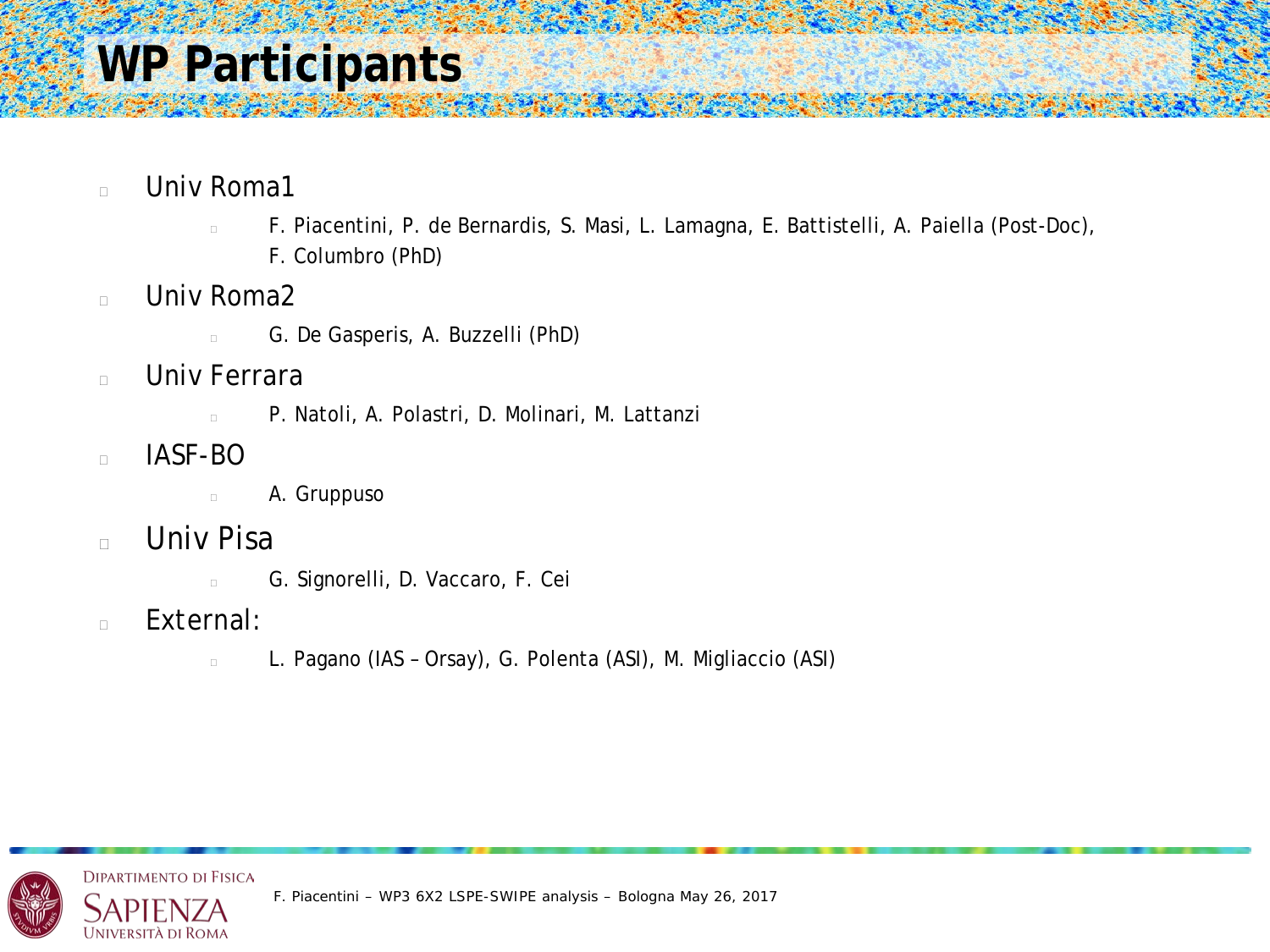# **LSPE-SWIPE Instrument model development**



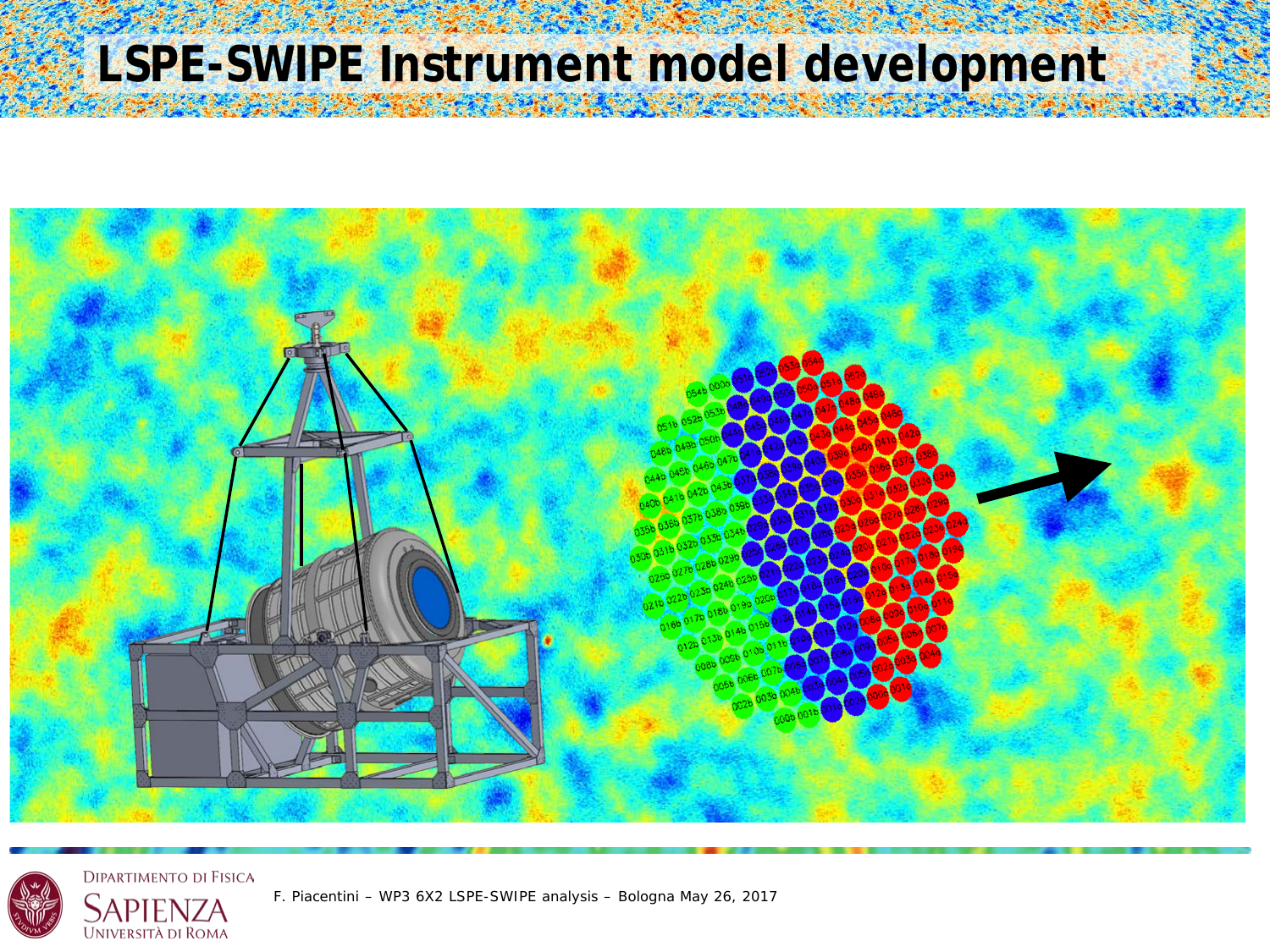## **LSPE-SWIPE Instrument model development**

- **Example 2** Running at NERSC on Cori or Edison
	- Parallel Fortran code
- **Settings:** 
	- **Launch site coordinates**
	- **sampling rate**
	- **spin rate**
	- **Elevation**
	- **Elevation range**
	- **Nission duration**
	- Half Wave Plate (step/spin)
	- cutoff radius for Real-Space **Convolution**

#### **Inputs:**

- **Example 1** High resolution map
- **Detector List**
- n Instrument Database:
	- **Detector position**
	- n Noise NET
	- Noise slope
	- **Noise knee frequency**
	- **Real space beam**  $(**5**deg)$

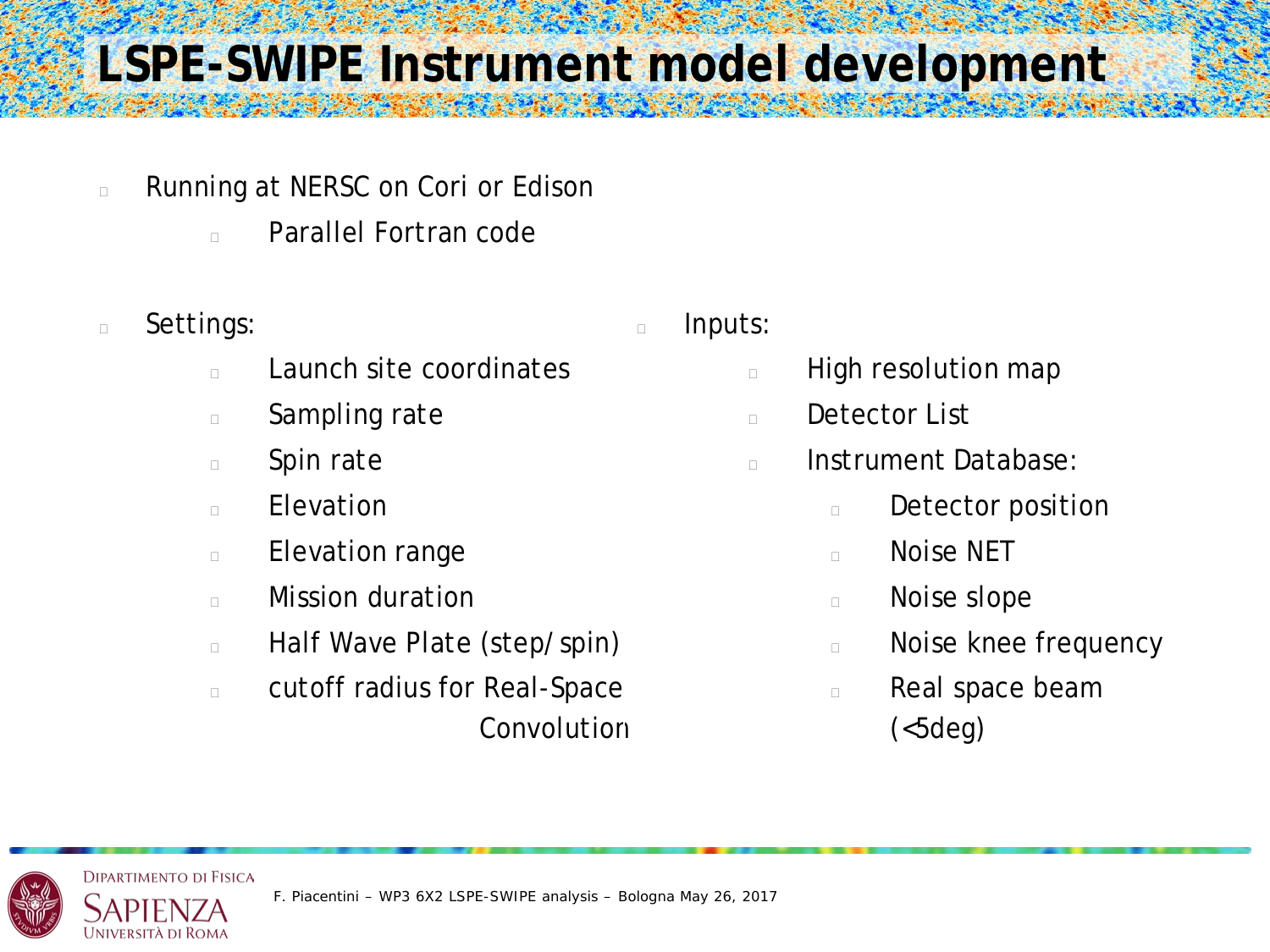- **Dutputs** 
	- **Time Ordered Data (TOD)**
	- Attitude
	- **Reconstructed Map** 
		- Naïve or de-striped map-making
	- Noise Map (with intra-pixel covariance)
	- **Total coverage**
	- **Single detector maps**
	- **Single detector coverage**
	- **Noise Montecarlo**
	- **Real-space convolved map (slow)**
	- **Real-space convolved single detector maps (slow)**
	- intermediate products available

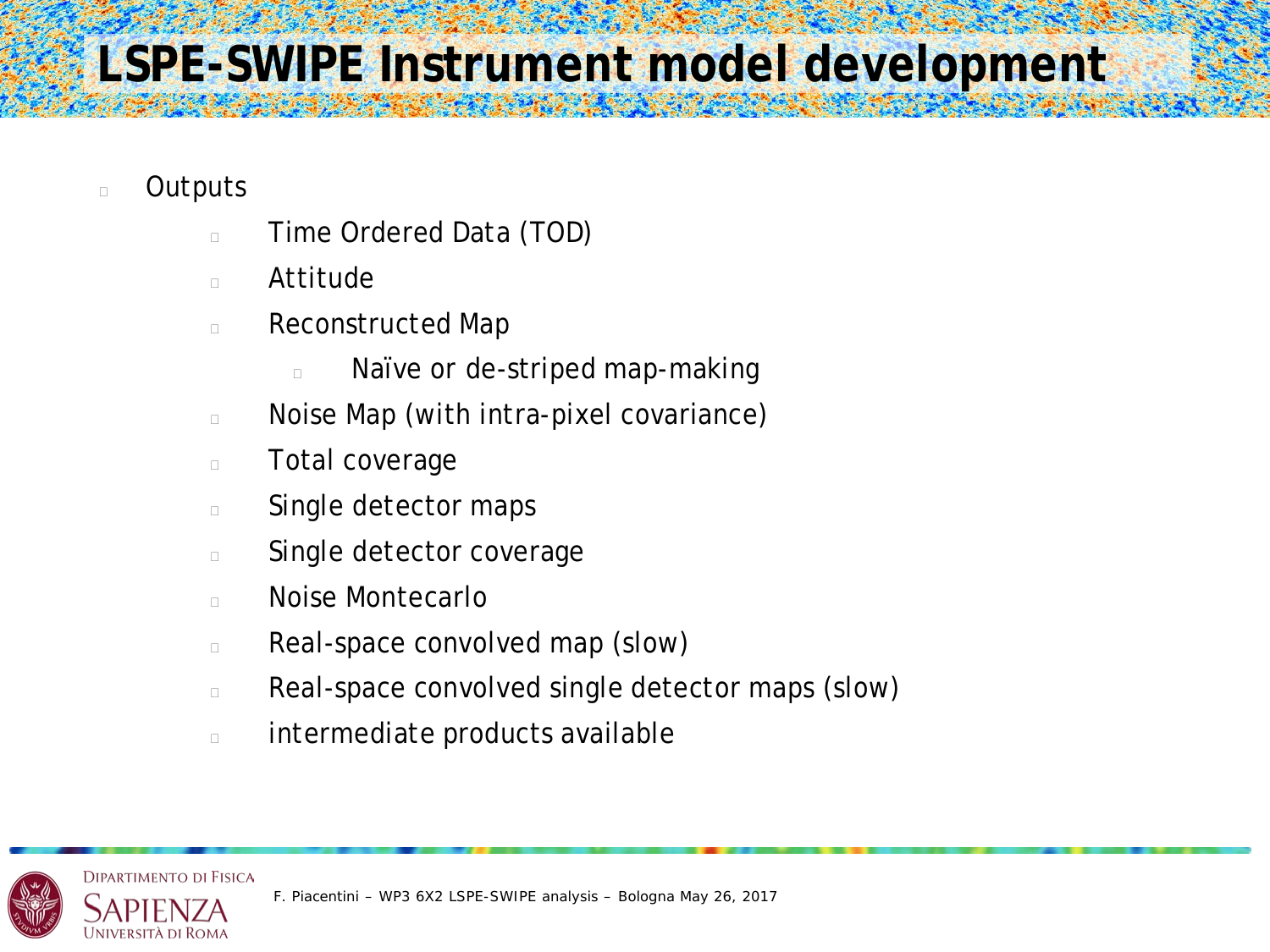#### **Sky Model – Intensity**

from **Planck** 1 degree resolution commander component separation products

[https://wiki.cosmos.esa.int/planckpla2015/index.php/CMB\\_and\\_astrophysical\\_component\\_maps](https://wiki.cosmos.esa.int/planckpla2015/index.php/CMB_and_astrophysical_component_maps)

#### Free parameters and priors Component Brightness temperature,  $s_v$  [ $\mu$ K<sub>RJ</sub>] **Additional information**  $x = \frac{h\nu}{k_B T_{CMB}}$ <br>g(v) =  $(\exp(x) - 1)^2 / (x^2 \exp(x))$ CMB<sup>a</sup> ...........  $A_{cmh} \sim \text{Uni}(-\infty, \infty)$  $T_{\text{CMB}} = 2.7255 \text{ K}$  $s_{\text{CMB}} = A_{\text{CMB}}/g(v)$ Synchrotron<sup>a</sup> ........  $A_s > 0$ <br>  $\alpha > 0$ , spatially constant  $v_0 = 408 \text{ MHz}$  $s_{\rm s}=A_{\rm s}\left(\frac{v_0}{v}\right)^2\frac{f_{\rm s}(\frac{v}{\alpha})}{f_{\rm s}(\frac{v_0}{\alpha})}$  $f_s(v)$  = Ext template  $\begin{array}{l} g_{\rm ff} \; = \; \log \left\{ \exp \left[ 5.960 - \sqrt{3} / \pi \log (\nu_9 \;\; T_4^{-3/2}) \right] + e \right\} \\ \tau \; = \; 0.05468 \;\; T_{\rm e}^{-3/2} \;\; \nu_9^{-2} \;\; {\rm EM} \;\; {\rm g}_{\rm ff} \\ s_{\rm ff} \; = \; 10^6 \, T_{\rm e} \, (1 - e^{-\tau}) \end{array}$ log EM  $\sim$  Uni( $-\infty$ ,  $\infty$ )<br>  $T_e \sim N(7000 \pm 500 \text{ K})$  $T_4 = T_e/10^4$ Free-free  $\dots\dots\dots\dots$  $v_9 = v/(10^9 \text{ Hz})$  $v_0^1$  = 22.8 GHz<br> $v_0^2$  = 41.0 GHz  $\begin{array}{rcl} A_{\rm sd}^1, A_{\rm sd}^2 & > & 0 \\ \nu_{\rm p}^1 & \sim & N(19 \pm 3 \, \mathrm{GHz}) \\ \nu_p^2 & > & 0 \text{, spatially constant} \end{array} \quad s_{\rm sd} \; = \; A_{\rm sd} \cdot \left(\frac{v_0}{v}\right)^2 \frac{f_{\rm sd}(v \cdot v_{\rm p0}/v_{\rm p})}{f_{\rm sd}(v_0 \cdot v_{\rm p0}/v_{\rm p})}$ Spinning dust........  $v_{\text{p0}} = 30.0 \text{ GHz}$  $f_{sd}(v)$  = Ext template Thermal dust<sup>a</sup> ......  $\beta_d > 0$ <br>  $\gamma = \frac{h}{k_B T_d}$ <br>  $T_d \sim N(1.55 \pm 0.1)$ <br>  $T_d \sim N(23 \pm 3 \text{ K})$ <br>  $s_d = A_d \cdot \left(\frac{v}{v_0}\right)^{\beta_d + 1} \frac{\exp(vv_0) - 1}{\exp(vv) - 1}$  $v_0 = 545 \text{ GHz}$  $s_{sz} = 10^6$  y<sub>sz</sub>/g(v)  $T_{CMB}$   $\left(\frac{x(exp(x)+1)}{exp(x)-1} - 4\right)$ SZ . . . . . . . . . . . . . . .  $y_{sz} > 0$  $CO J = 1 \rightarrow 0$  $CO J = 2 \rightarrow 1$  $A_i > 0$  $CO J = 3 \rightarrow 2$  $s_i = A_i h_{ij} \frac{F_i(v_j)}{F_i(v_0)} \frac{g(v_0)}{g(v_i)}$ Line emission  $\dots$ ...  $h_{ii} > 0$ , spatially constant 94/100  $j =$  detector index  $F =$  unit conversion F. Piacentin**i – Washington** and Polarized component.

Planck Collaboration: Diffuse component separation: Foreground maps

Table 4. Summary of main parametric signal models for the temperature analysis. For polarization, the same parametric functions are employed, but only CMB, synchrotron, and thermal dust emission are included in the model, with spectral parameters fixed to the result of the temperature analysis. The symbol "~" implies that the respective parameter has a prior as given by the right-hand side distribution; Uni denotes a uniform distribution within the indicated limits, and N denotes a (normal) Gaussian distribution with the indicated mean and standard devation.

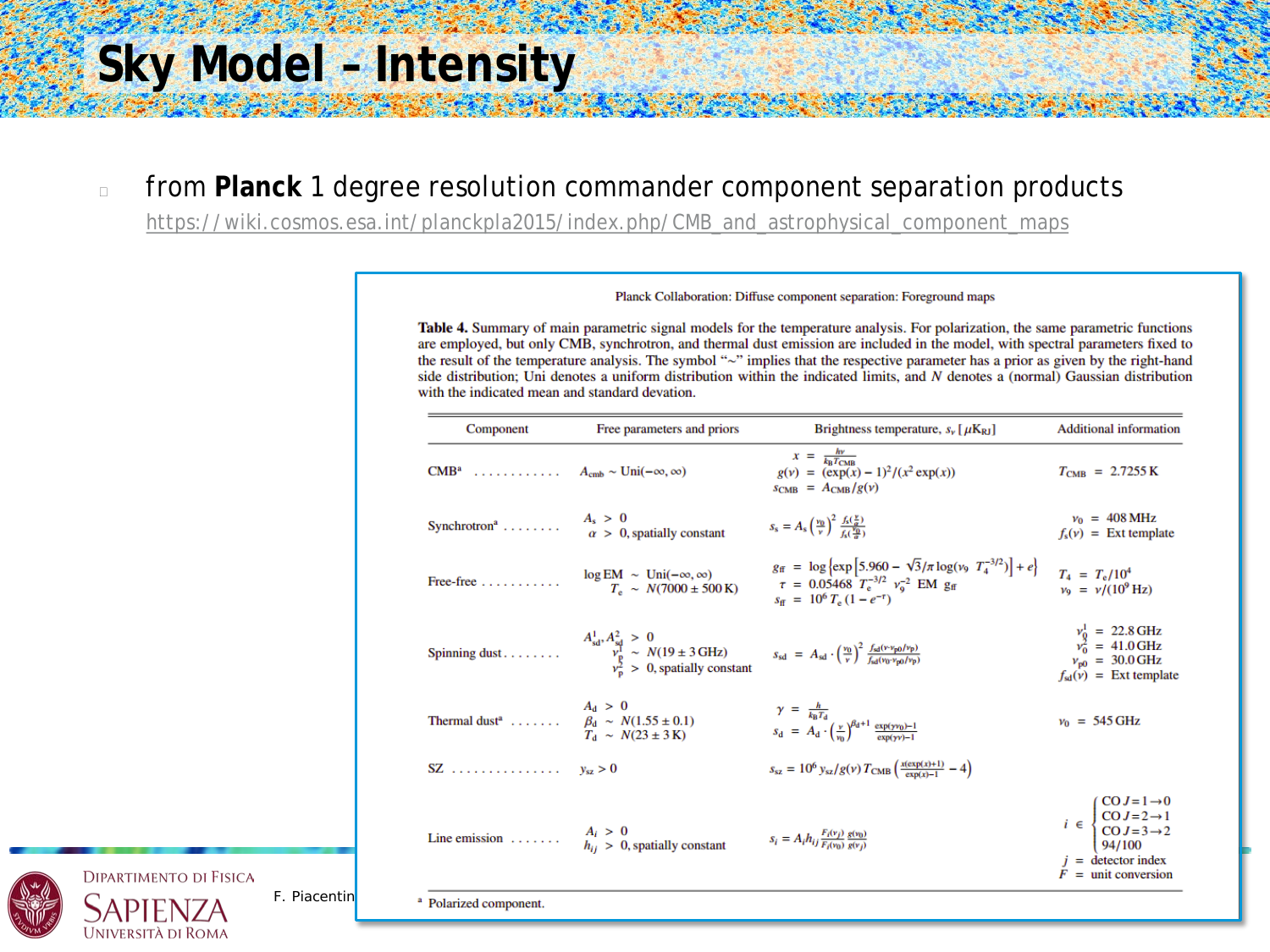#### **Sky model – Polarization**

n from Carlos Hervías-Caimapo, Anna Bonaldi, Michael L. Brown, *A new model of the microwave polarized sky for CMB experiments,* MNRAS

([http://arxiv.org/abs/1602.01313\)](http://arxiv.org/abs/1602.01313))

- **Ne included;** 
	- dust
	- **synchrotron**
- **Nodel available:**

<http://www.jb.man.ac.uk/chervias>

#### 2.3 Baseline foreground model

We model the frequency scaling of the dust and synchrotron components in antenna temperature as:

$$
T_{\rm A, dust}(\nu) \propto \nu^{\beta_{\rm dust}+1} [\exp(h\nu/kT_{\rm d})-1]^{-1} \qquad (1)
$$

$$
T_{A,\mathrm{syn}}(\nu) \quad \propto \quad \nu^{-\beta_{\mathrm{syn}}},\tag{2}
$$

where  $h$  is the Planck constant,  $k$  is the Boltzmann constant and  $\nu$  is the frequency. The parameters  $T_{\rm d}$ ,  $\beta_{\rm dust}$  and  $\beta_{\rm syn}$  are the dust temperature, dust spectral index and synchrotron spectral index, respectively.

The best-fitting values of Planck Collaboration et al. (2015b) are  $T_d = 21 \,\mathrm{K}$  and a spatially-varying dust spectral index with average value  $\langle \beta_{\text{dust}} \rangle = 1.53$  over the sky. For the synchrotron component Planck Collaboration et al.  $(2015b)$  uses a template spectrum obtained with the  $GAL-$ *PROP* code (Orlando & Strong 2013) instead of a powerlaw model; the slope of the spectrum between  $\sim$  19 and  $\sim$  97 GHz corresponds to a  $\beta_{\rm syn} \sim 3.10$ . For our baseline model we use spatially-constant parameters derived by the Planck Collaboration et al. (2015b) analysis:  $T_d = 21 \text{ K}$ ,  $\beta_{\text{dust}} = 1.53$  and  $\beta_{\text{syn}} = 3.10$ .



F. Piacentini – WP3 6X2 LSPE-SWIPE ar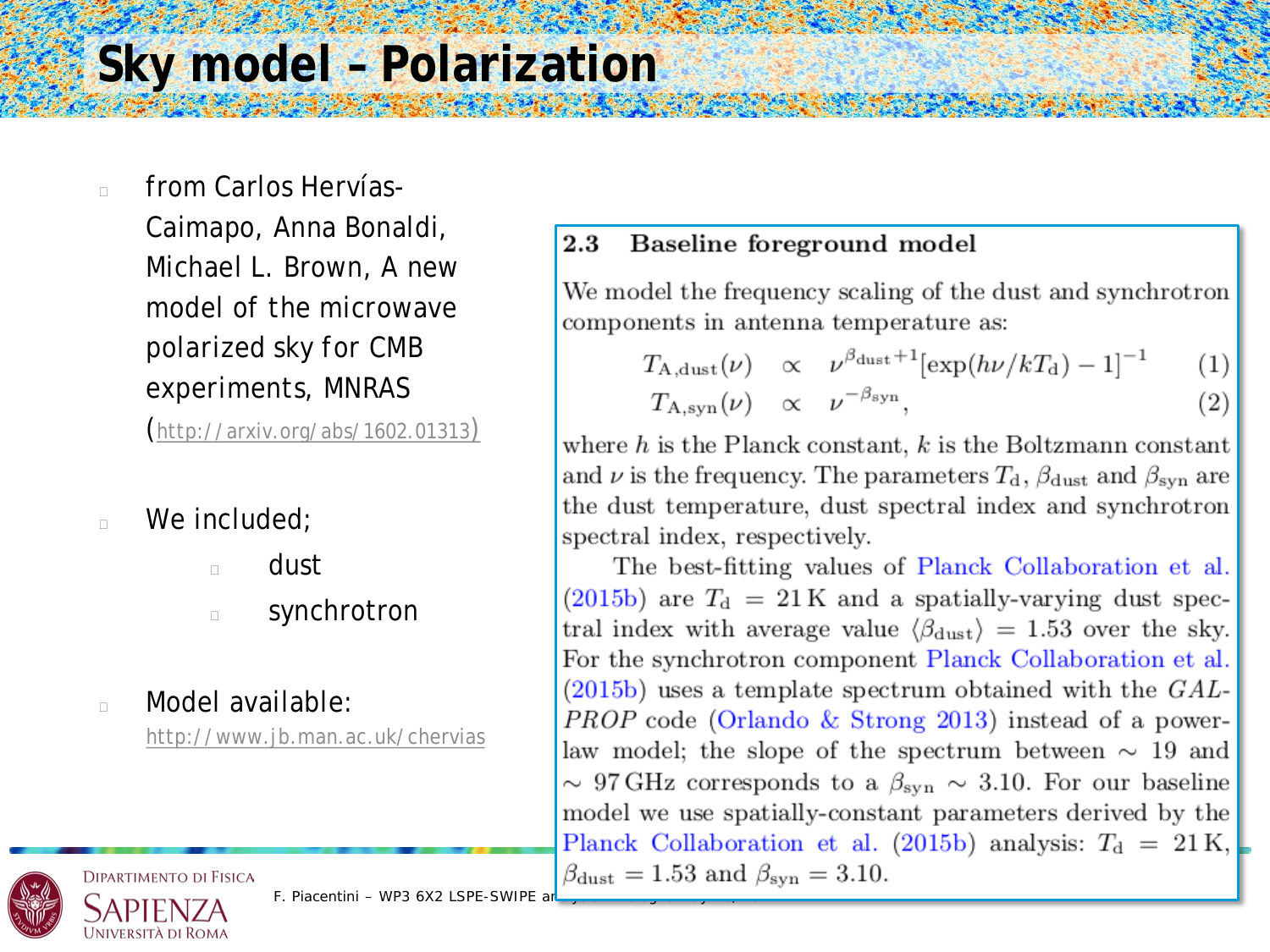# **Simulated SWIPE maps**



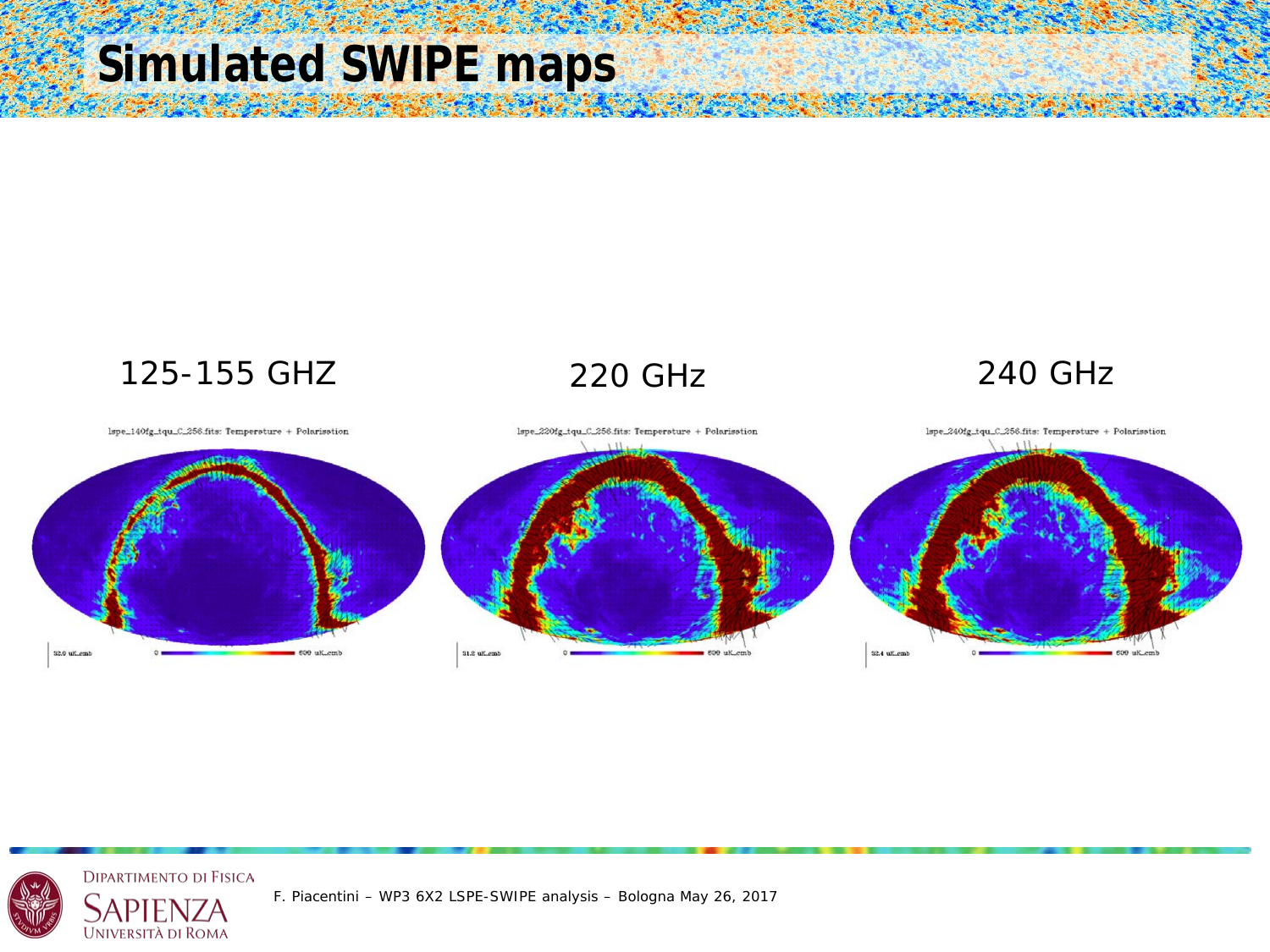#### **Instrument model**

#### The instrument model is build according to the following scheme:

| n detectors<br>name | x         | v       |         | FP angle (0 or 90) eta | net      | knee      | slope         |
|---------------------|-----------|---------|---------|------------------------|----------|-----------|---------------|
| example:            |           |         |         |                        |          |           |               |
| 140 Oa              | 0.0000000 | 0.00000 | 0.00000 | 1,00000                | 50.00000 | 0.0200000 | $-1.00000000$ |

#### Beam definition procedure:

```
;;;;;;;;;;
Nx = 20001Ny = 2000l
Center = 10001<br>Centrey = 10001
Centrev =Deltax = 0.000349066 ; rad<br>Deltay = 0.000349066 ; rad
             0.000349066 ;rad
map=fltarr(Nx,Ny)
sxaddpar, hdr, 'Centrex', Centrex,'centre location (1-based Y index)'
sxaddpar, hdr, 'Centrey', Centrey,'centre location (1-based X index)'
sxaddpar, hdr, 'Ny', Ny,'grid Y size'
sxaddpar, hdr, 'Nx', Nx,'grid X size'
sxaddpar, hdr, 'Deltay', Deltay,'grid Y step [radians]'
sxaddpar, hdr, 'Deltax', Deltax,'grid X step [radians]'
mwrfits, map, 'beam.fits', hdr
 ;;;;;;;;;;
```
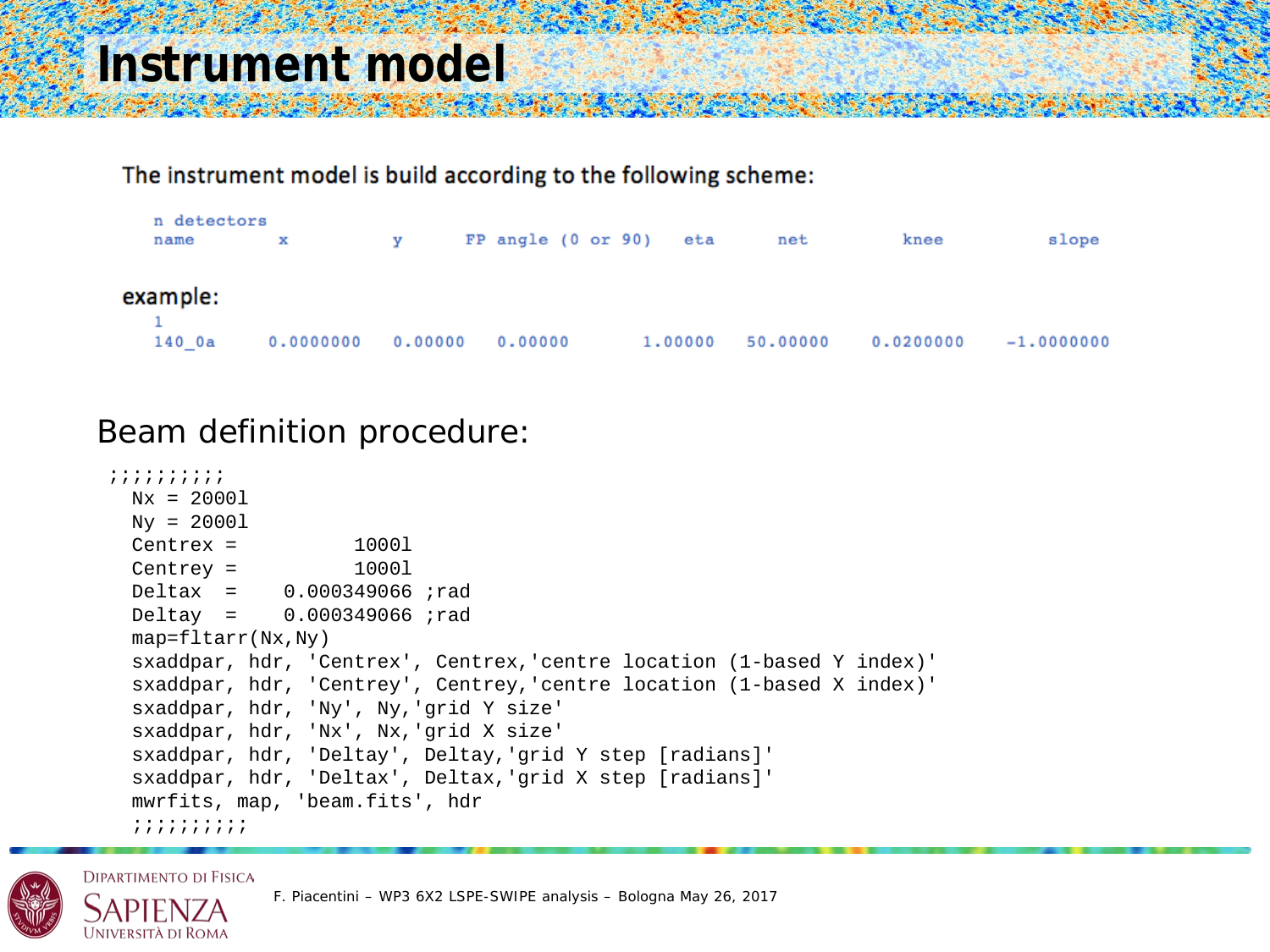#### **Simulator: list of parameters**

feedback -> livello di feedback del codice year,month,day -> giorno del lancio input\_map -> mappa input write\_tod -> scrive il tod,theta,phi output\_tod\_dir -> directory in cui scrive il dirfile con il tod do\_map -> fa il mapmaking su tutti i detector do\_flag -> flagga i dati non utilizzabili do\_map\_single -> fa il mapmaking per single detector do\_coverage -> calcola la mappa con la copertura nside\_out -> risoluzione in uscita out map dir -> directory con le mappe in uscita out map root -> nome delle mappe in uscita out\_coverage\_root -> nome delle mappe di copertura in uscita do\_iterations -> fai il mapmaking filtrando e iterando la soluzione iterations -> numero di iterazioni iterative mapmaking baseline in sec -> lunghezza della baseline per l'iterative map-making doconvolution -> fa la convoluzione in real space cutoff\_radius -> raggio del disco in gradi in cui fa la convoluzione instrumentDB -> file txt con l'istrument database beam\_list -> file txt con i beam da convolvere ndet -> numero di detectors detectors -> lista di detectors add\_noise -> mette il noise

latitude -> latitudine iniziale longitude -> longitudine iniziale elevation\_start -> elevazione iniziale elevation\_range -> range di variazione dell'elevazione mission\_lenght\_in\_days -> numero di giorni della missione sampling\_rate -> sampling rate undersampling -> undersampling per calcolo posizione del sole rotation\_speed -> velocità di rotazione del telescopio remove\_mean -> rimuove la media per ogni posizione stabile del hwp apply\_filter -> filtra il tod wiregrid\_angle -> angolo della wiregrid do\_spinning\_hwp -> hwp spinnante o a step spin\_hwp -> velocita' di rotazione hwp hwp\_step\_per\_hour -> step della hwp per ora hwp\_deg\_per\_step -> gradi per ogni step alpha\_wiregrid -> angolo della wire grid include\_hwp\_angle\_error -> include una sistmatica nella posizione della hwp hwp\_angle\_error -> errore sulla posizione della hwp hwp\_angle\_offset -> offset sulla posizione della hwp donoiseMC -> genera un montecarlo di noise noiseMCroot -> path delle mappe di noise generate numbernoiseMC -> numero di mappe generate